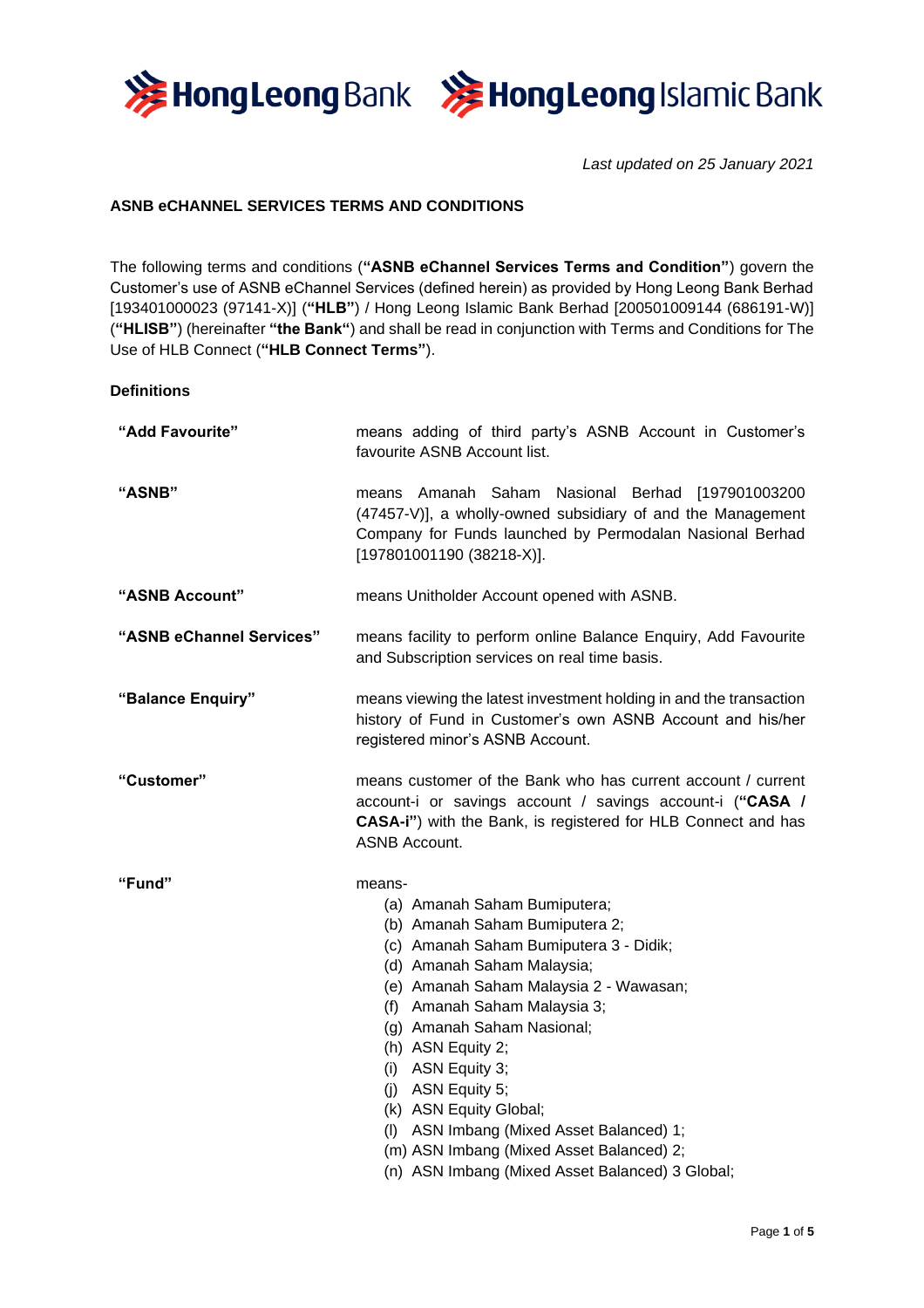

## **General**

- 1. The ASNB eChannel Services allows Customer to perform online Balance Enquiry, Add Favourite and Subscription on real time basis.
- 2. The ASNB eChannel Services offered is part of the Bank's HLB Connect online banking. Therefore, this ASNB eChannel Services Terms and Condition shall be read in conjunction with the HLB Connect Terms.

## **Electronic Prospectus and Product Highlight Sheet**

- 3. Before investing in the Fund, Customer hereby agrees to read and understand the contents of the electronic prospectus and the product highlight sheet of the Fund.
- 4. The Fund is offered solely on the basis of the information contained in the electronic prospectus; any other information that falls outside of the electronic prospectus does not form part of the electronic prospectus.
- 5. The electronic prospectus of the Fund can be accessed by clicking the following link(s):
	- (a) [ASNB Master Prospectus 2020;](https://www.hlisb.com.my/content/dam/hlisb-new/my/docs/ASBFinancing-i/hlisb-asnb-master-prospectus.pdf)
	- (b) [First Supplementary Master Prospectus](https://www.asnb.com.my/pdf/produk/MASTERPROSPECTUS/2021/FSMP201021.pdf)
	- (c) [Prospectus of ASN Imbang \(Mixed Asset Balanced\) 3 Global](https://www.hlisb.com.my/content/dam/hlisb-new/my/docs/ASBFinancing-i/hlisb-asn-imbang-3-global-prospectus.pdf)
	- (d) [First Supplementary Prospectus of ASN Imbang 3](https://www.asnb.com.my/pdf/produk/MASTERPROSPECTUS/2021/FSP_ASNI3G_201021.pdf)
	- (e) [Prospectus of ASN Equity Global.](https://www.hlisb.com.my/content/dam/hlisb-new/my/docs/ASBFinancing-i/hlisb-asn-equity-global-prospectus.pdf)
- 6. The electronic prospectus is made available for informational and archiving purposes only. The application period for the Fund may have lapsed.
- 7. The product highlight sheet of the Fund can be accessed at ASNB's website (www.asnb.com.my).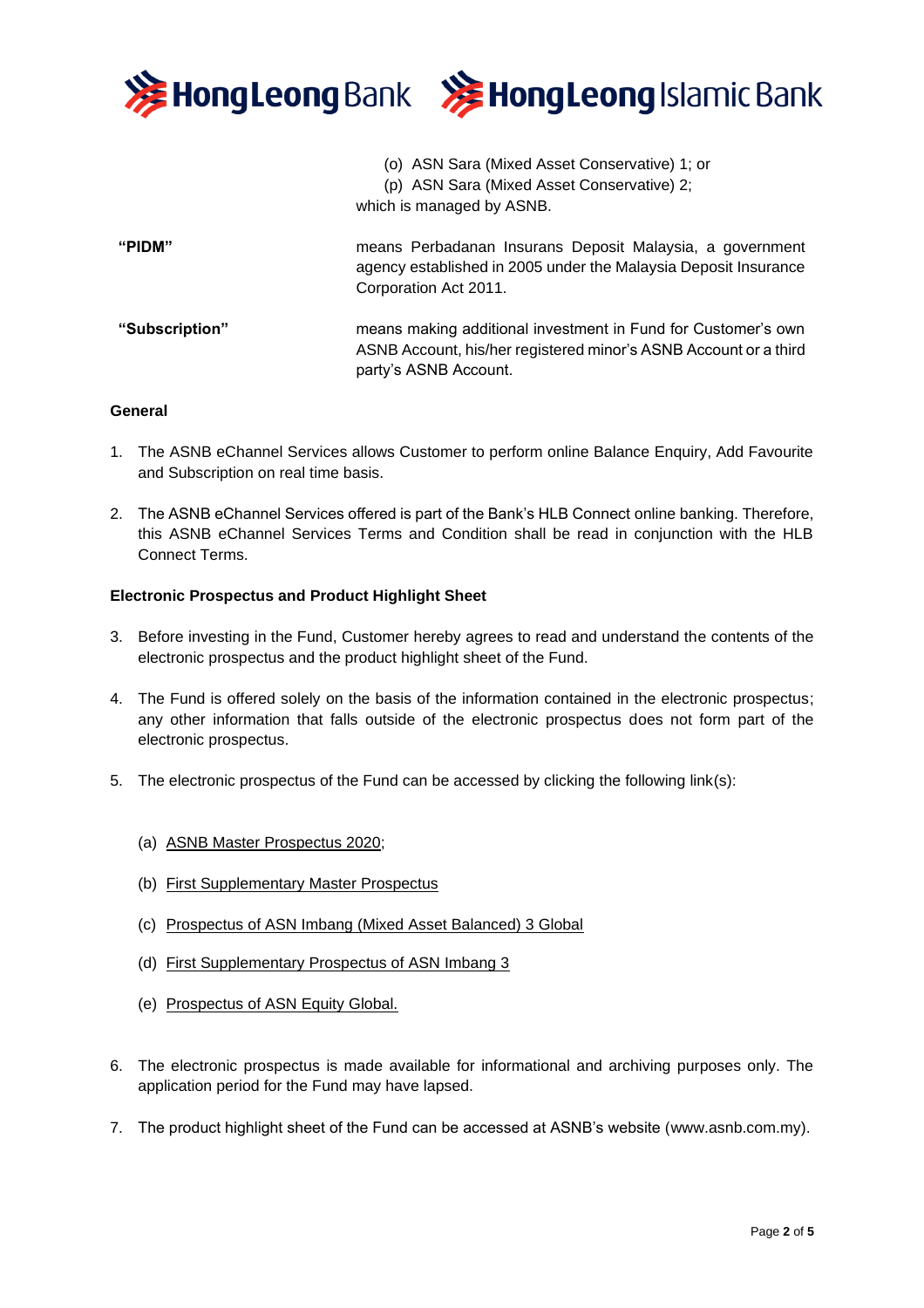



## **Balance Enquiry and Transaction History**

8. Customer can view the latest investment holding in and the transaction history of Fund in his/her ASNB Account and his/her registered minor's ASNB Account on real time basis.

#### **Add Favourite**

9. Customer may add a third party's ASNB Account in his/her favourite ASNB Account list on real time basis for the purpose of Subscription and any other services that may be made available in the future. Likewise, Customer may delete a third party's ASNB Account from his/her favourite ASNB Account list on real time basis.

#### **Subscription**

- 10. Customer can make additional investment in Fund for his/her own ASNB Account, his/her registered minor's ASNB Account and a third party's ASNB Account on real time basis. The additional investment is subject to the maximum investment limit and the availability of the Fund.
- 11. Customer hereby warrants that he/she, his/her registered minor or the named third party in Add Favourite and Subscription is eligible to invest in the Fund as per the terms under the electronic prospectus of the Fund.
- 12. Unless notified otherwise (e.g. suspension of transaction of Fund due to income distribution), Customer can perform Subscription during the following ASNB Business Operating Hours:
	- (a) Fixed Price Fund 7.00 a.m. to 7.00 p.m. on Monday to Sunday (Including national and federal public holidays);
	- (b) Variable Price Fund 7.00 a.m. to 4.00 p.m. on Monday to Sunday (Including national and federal public holidays).
	- 13. Price of forward pricing fund (i.e. ASN Equity 5, ASN Sara 2 & ASN Imbang 3 Global) will be calculated based on the fund Net Asset Value ("NAV") at the next valuation day (e.g. if customer purchases the fund today, the customer can only know the unit allotted the next business day).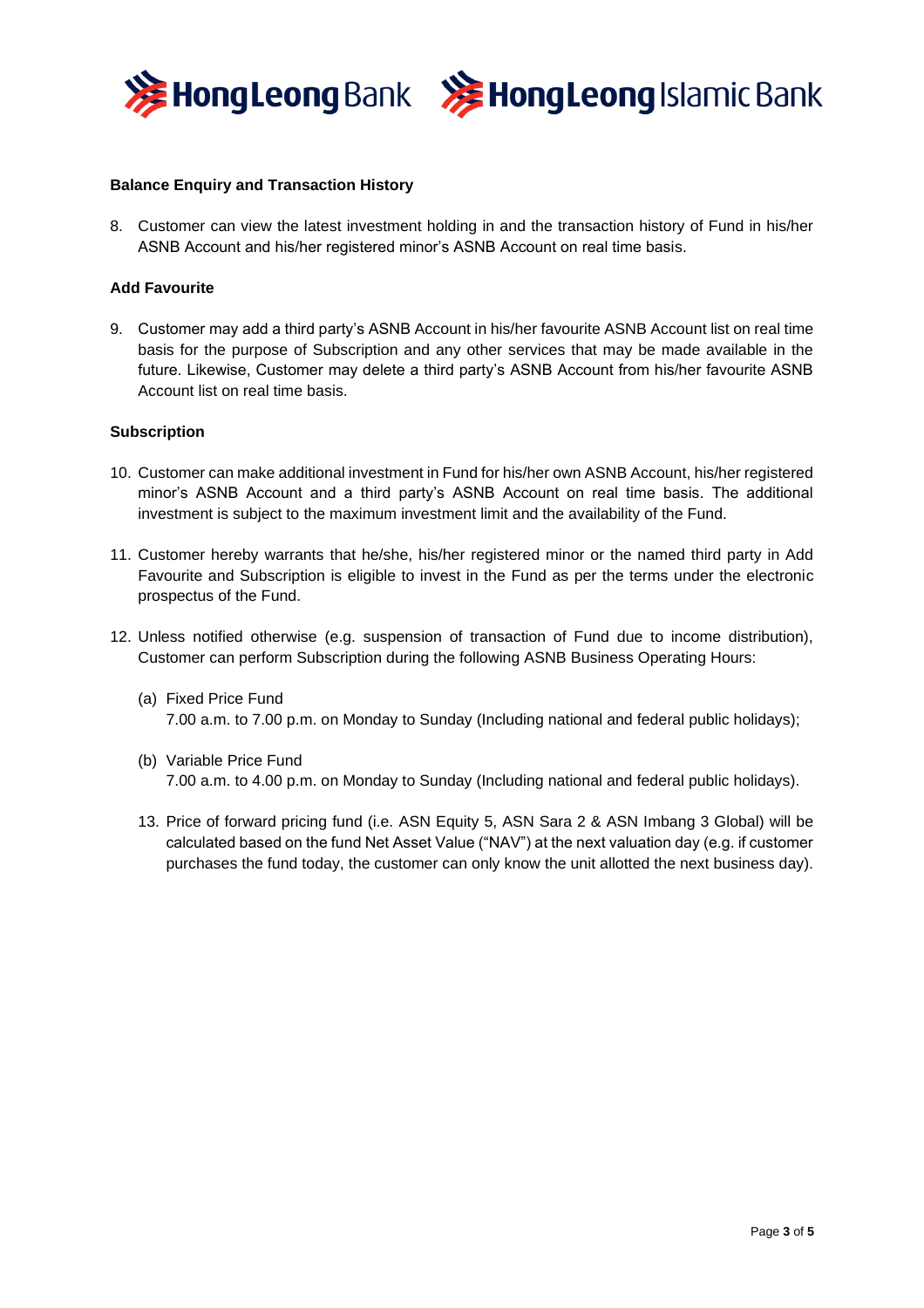

14. The Subscription is subject to the following ASNB's Sales Charge and the Bank's Service Charge:

| <b>Type of Fund</b>                              | <b>ASNB's</b> | Bank's                  |
|--------------------------------------------------|---------------|-------------------------|
|                                                  | Sales Charge* | <b>Service Charge**</b> |
| <b>Fixed Price Fund</b>                          | None          | RM1.00                  |
| Variable Price Fund                              |               |                         |
| Amanah Saham Nasional<br>$\bullet$               | 2.00%         |                         |
| <b>ASN Equity 2</b><br>٠                         | 2.00%         |                         |
| ASN Equity 3<br>٠                                | 2.00%         |                         |
| ASN Equity 5<br>$\bullet$                        | 2.00%         |                         |
| <b>ASN Equity Global</b><br>٠                    | 2.00%         | <b>None</b>             |
| ASN Imbang (Mixed Asset Balanced) 1<br>٠         | 1.75%         |                         |
| ASN Imbang (Mixed Asset Balanced) 2<br>$\bullet$ | 1.75%         |                         |
| ASN Imbang (Mixed Asset Balanced) 3<br>$\bullet$ | 1.75%         |                         |
| ASN Sara (Mixed Asset Conservative) 1<br>٠       | 1.50%         |                         |
| ASN Sara (Mixed Asset Conservative) 2            | 1.50%         |                         |

*Note:*

*\* The Sales Charge is of Net Asset Value ("NAV") per unit.*

*\*\* The Service Charge is of per transaction.*

- 15. Once submitted, the Subscription request shall be conclusive and irreversible. It is Customer's responsibility to ensure that the Subscription request is complete, accurate and correct before proceeding with the submission.
- 16. The subscription request will be processed upon debiting of the Subscription amount and related charges from Customer's CASA / CASA-i. A receipt confirming the Subscription's status will be issued for Customer's record and reference.
- 17. For unsuccessful Subscription request, the Bank will credit back the Subscription amount and related charges debited from Customer's CASA / CASA-i (if any, and subject to confirmation and refund by ASNB) and update the Subscription's status in HLB Connect within three (3) working days.
- 18. Customer may check the Subscription's status in HLB Connect. Alternatively, Customer may contact ASNB Customer Service Centre at 03 7730 8899 which operates from 8.00 a.m. to 10.00 p.m. on Monday to Sunday (excluding national and federal public holidays).

# **Consent to Disclose Personal Information of Third Party**

19. Customer hereby represents and warrants that he/she has obtained the consent of the named third party in Add Favourite and Subscription before submitting the thirds party's personal information for the Bank's collection, holding and use in accordance with the Bank's Privacy Notice as may be amended from time to time.